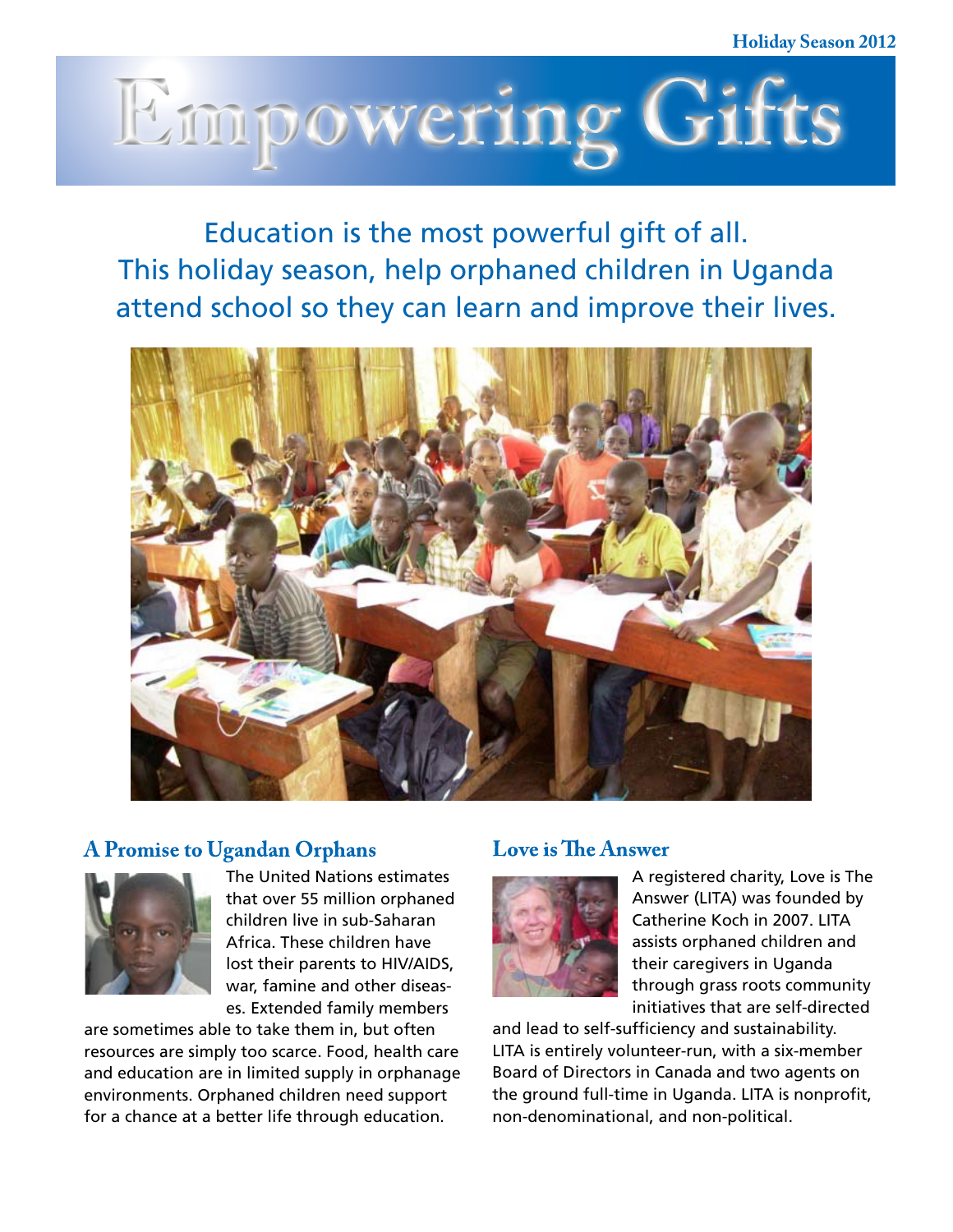## Help Ugandan Kids Go To School



### **School Kit \$11.00 each**

For just \$11 you can provide school supplies for a year for an orphaned child, including notebooks, pens, math set, pencils, eraser, and book bag.

LITA aims to provide school kits to 200 orphaned children before school starts in February 2013.

We purchase all school supplies in Uganda in order to support local economies. The cloth book bag containing the kit is hand sewn locally by orphaned teenage girls.

### **School Desk \$13.00 each**

Only \$13 buys a sturdy wooden desk that can be used by up to three or four students at a time.

All desks are hand-crafted by carpenters in the local community, in order to support local economies.

LITA aims to provide 200 new desks by the time the new school year begins in February 2013.



## **Bunk Bed Kit \$133.00 each**

Children are healthier and learn better when they get a good night's sleep. A Bunk Bed Kit includes a wooden frame, mattresses, bed linens, and mosquito nets for two children.

Our bunk beds are hand made locally by carpenters in the community. We purchase supplies in Uganda in order to support local economies.

LITA aims to build 60 bunk beds, to sleep 120 orphaned children.

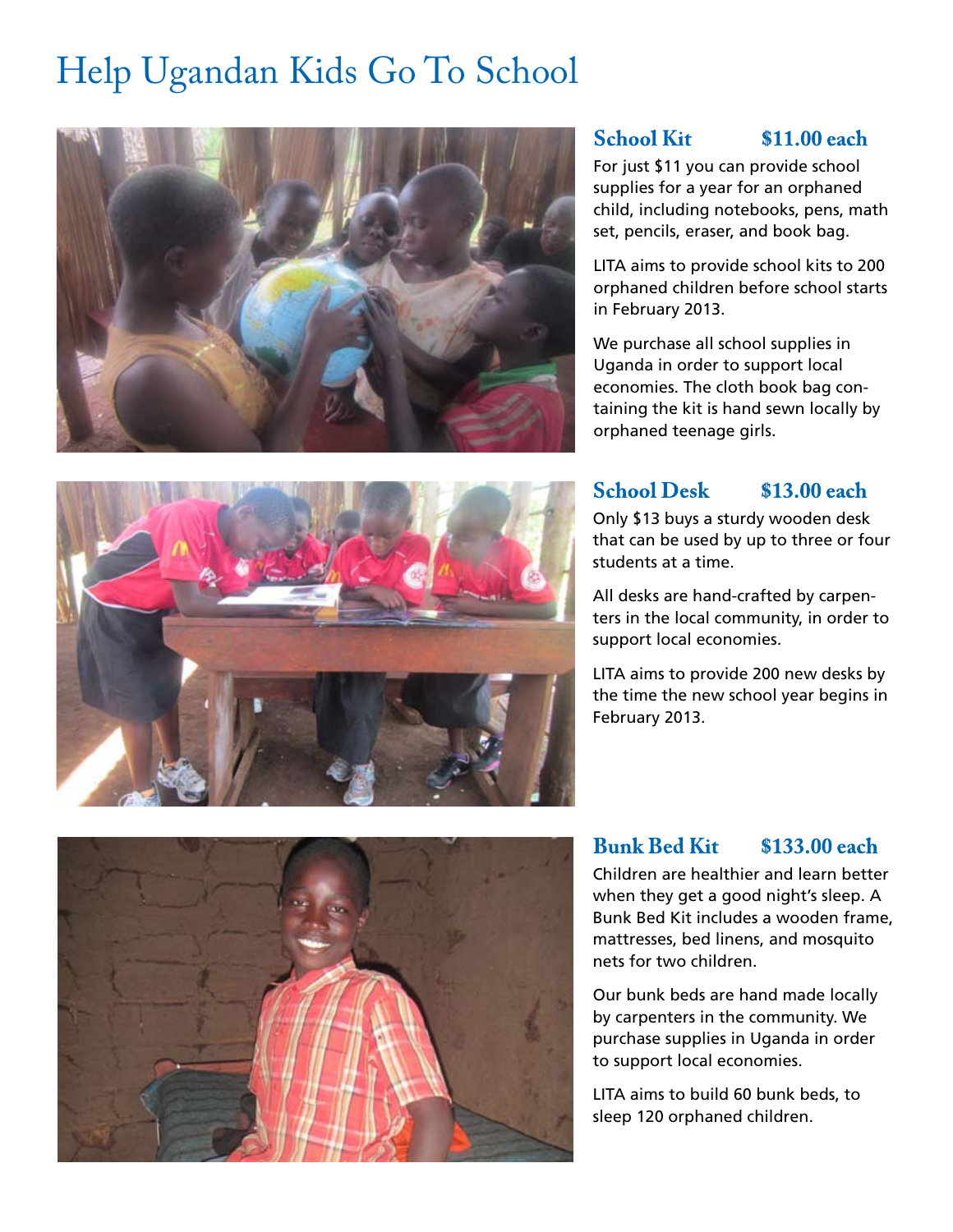# Support Students and Caregivers



### **Solar Lantern \$13.00 each**

Solar-powered lanterns save energy, money and time, as there's no need to buy fuel.

With a solar lantern, children can do their homework after dark in a clean and safe environment.

Caregivers pay 25% of the cost of each solar lantern. Your gift of \$13 pays for the rest.

Forty caregivers are ready for their solar lanterns now!

## **Voices of Hope \$44.00 each**

In 2011, eight orphaned children created this book of moving essays on their early lives, their hopes, and their dreams.

Richly illustrated with photos, this soft-cover book is a wonderful and revealing insight into the daily lives of Ugandan children.

Each purchase of Voices of Hope will help pay school fees (ranging from \$100-200 per term) for three students entering Grade 8.



## Pads for Girls  $$44.00$  each

Many teenage girls miss school when they are menstruating because they don't have sanitary pads, which means that they can be absent for up to one week per month.

Your contribution will help orphaned girls learn how to sew washable, reusable feminine pads and liners for themselves and their peers.

Your gift covers the cost of sewing machines, instruction, and supplies.



### **Heifers for Caregivers \$350.00 each**

### Many orphans are cared for in the homes of generous people who are unrelated to them. A heifer provides milk for the caregiver family and orphaned children, and any extra milk can be sold to provide a modest income.

Caregiver families pay 25% of the cost of the heifer to signify their investment in its care and welfare. Your gift of \$350 pays for the rest.

Fifteen caregiver groups are ready for their heifers now!